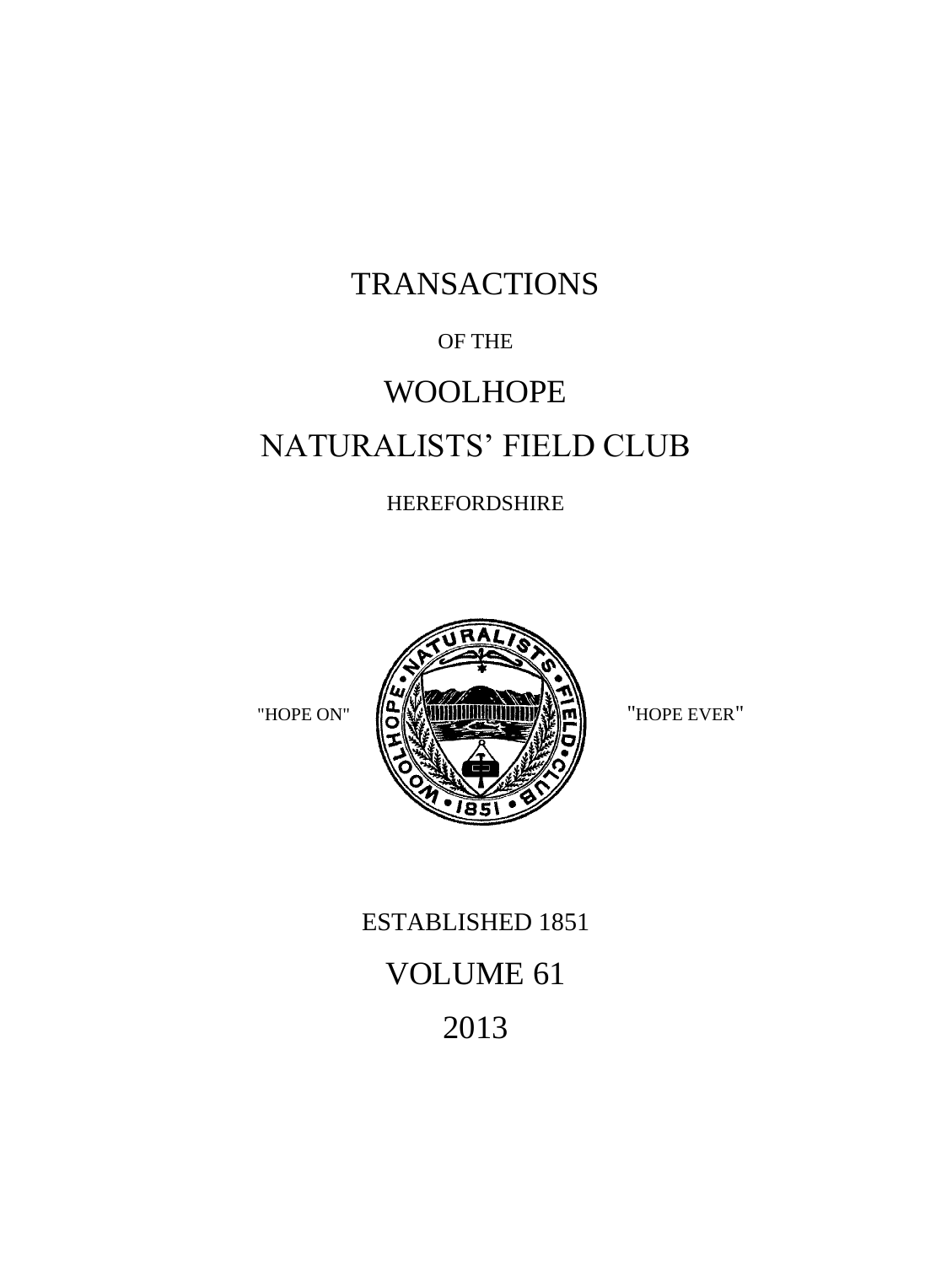# TABLE OF CONTENTS

| $\frac{1}{4}$ |
|---------------|
|               |
|               |
|               |
|               |
|               |
|               |

*Page*

**Presidential Address 2013: Thomas Thornton, William St Barbe and the church in Herefordshire, 1580-1630** *by Janet Cooper*.............................................................................27 Research carried out during the VCH project in Ledbury led to further exploration of the lives of Ledbury clergy and their close connections within the diocese and with Christ Church, Oxford. In Herefordshire they had to battle with pockets of Catholic resistance to the Reformation.

**Herefordshire Mile Markers and their makers** *by Robert Walker*........................................40 Mile markers, both stone and iron, are regarded with affection by most people but are vulnerable to theft, damage and loss. The Milestone Society relies for its information on dogged fieldwork and historical research by local enthusiasts. This article is a catalogue of local turnpike trusts as well as a history of mile markers in Herefordshire.

**Iron-founding in Hereford** *by John Eisel................................................................................*70 From the 18th century cast-iron became increasingly used for street furniture in Herefordshire's towns as well as for mile markers on its roads. World War II saw the futile destruction of many railings and balconies; manhole covers and cellar-flaps are also disappearing, and with them the names of their makers. Hereford had its share of manufacturers, documented in this paper.

**Stables in eastern Herefordshire** *by Edward Peters...............................................................*86 This article complements 'The barns of eastern Herefordshire' by the same author, published in *Essays in honour of Jim & Muriel Tonkin.* Few early stables remain, a function of the employment of oxen for ploughing, but as the use of horses increased their accomodation began to develop and improve. Many still remain.

**The Leominster canal: the Rea aqueduct crisis** *by Gerry Calderbank*..................................95 The Friends of Leominster Canal do what they can to preserve the history and remains of the canal. Some of the engineering structures which made it viable—tunnels, bridges and aqueducts—are beyond their scope and are deteriorating at an alarming rate. Although interested parties such as English Heritage are regularly informed of the situation, it seems that no repair work is scheduled. In the case of the Rea aqueduct, its gradual disintegration has revealed that structural problems were met from an early stage.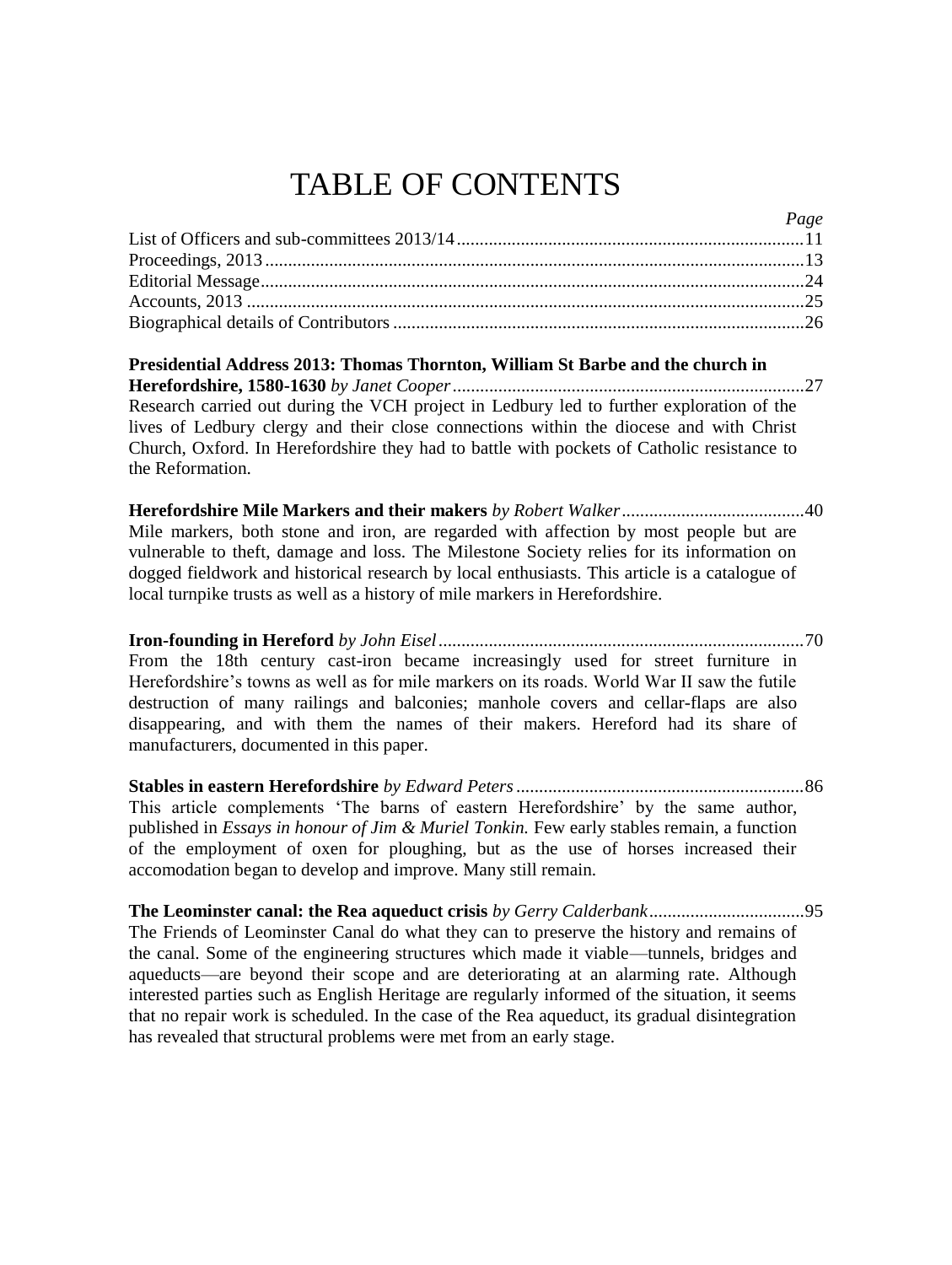**The Fosse, Castle Green, Hereford, revisited** *by John Eisel*................................................102 An article in the 2009 *Transactions* postulated that The Fosse was not built by Robert Smirke as previously thought. Confirmatory material has now come to light.

#### **Recorders:**

| The Palgrave Dictionary of Medieval Anglo-Jewish History, Joe and Caroline Hillaby 163 |  |
|----------------------------------------------------------------------------------------|--|
| Kilvert's World of Wonders: growing up in mid-Victorian England, John Toman  164       |  |
|                                                                                        |  |
| Herefordshire's River Trade: Craft and Cargo on the Wye and Lugg, Heather Hurley165    |  |
|                                                                                        |  |
|                                                                                        |  |
|                                                                                        |  |

|--|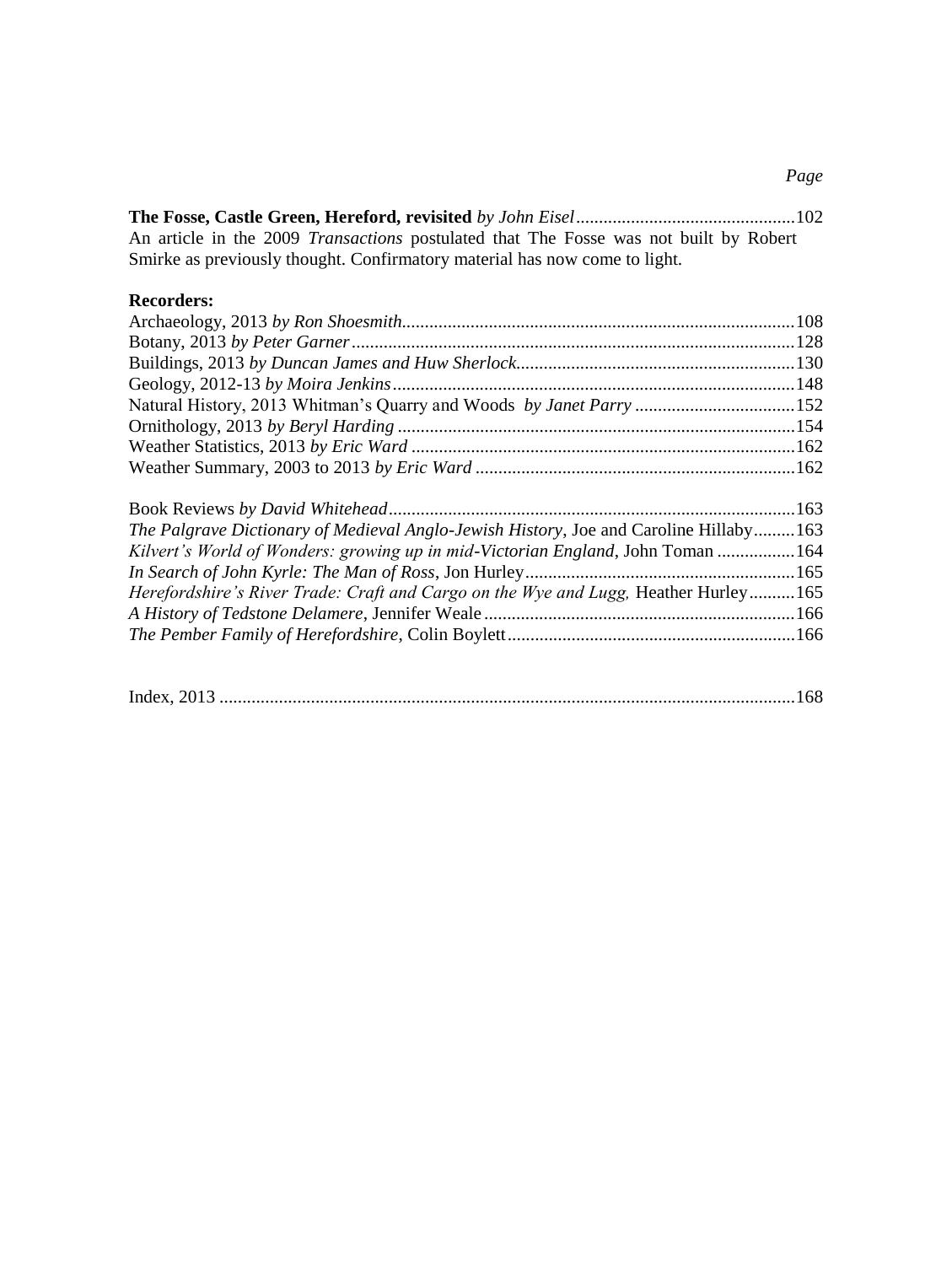## LIST OF COLOURED PLATES

**Presidential Address: Thomas Thornton, William St Barbe and the church in Herefordshire, 1580-1630** *by Janet Cooper*

Plate 1.1 Bishop Westfaling's tomb in Hereford cathedral by S. Fisher *c*.1785 1.2 John Best's tomb with his effigy in Lugwardine church

**Herefordshire Mile Markers and their makers** *by Robert Walker*

| Plate | 2.1A          | On A438 Stoke Edith. Hodges of Hereford, large type stamp series |
|-------|---------------|------------------------------------------------------------------|
|       | 2.1B          | On B4224 Hampton Bishop. Hodges of Hereford small type stamp     |
|       | 2.2           | On A44 at Stanner                                                |
|       | 2.3A          | Hunting appointment in <i>Hereford Times</i> , 7 April 1847      |
|       | 2.3B          | Advert for Ross Fire Engine, Hereford Times, 1 January 1853      |
|       | 2.4           | AA sign at Lingen                                                |
|       | $2.5^{\circ}$ | Private mile marker in Fownhope churchyard                       |
|       | 2.6           | On A4110 south of Bainstree Cross                                |
|       | 2.7           | On A4110 at Mortimer's Cross                                     |
|       | 2.8           | On A4110 at Gotherment House                                     |
|       | 2.9           | On A44 at Whitbourne                                             |
|       | 2.10          | At Stoke Lacy showing the Hereford Plate                         |
|       | 2.11          | B4204 upper sapey                                                |
|       | 2.12A         | B4204 Upper Sapey by Grazebrook                                  |
|       | 2.12B         | On A4103 at Cradley by Grazebrook of Dudley dated 1898           |
|       | 2.13A         | Onions marker at Burwarton                                       |
|       | 2.13B         | Onions marker at Burwarton with misplaced lettering              |
|       | 2.14A         | Hodges small font stamp type on A49, Dinmore                     |
|       | 2.14B         | Hodges small font stamp                                          |
|       | 2.14C         | Hodges small font stamp type showing back flange                 |
|       | 2.15A         | Weobley: Hodges large font stamp                                 |
|       | 2.15B         | Hodges large font stamp                                          |
|       | 2.15C         | Foot of stem of Hodges large font stamp type                     |
|       | 2.16A         | Harding Brothers marker at Bacton                                |
|       | 2.16B         | Harding Brothers stamp                                           |
|       | 2.17A         | Perkins and Bellamy marker at Hentland                           |
|       | 2.17B         | Perkins and Bellamy stamp                                        |
|       | 2.18          | On A4137 Bridstow                                                |
|       | 2.19          | On A49 at Lower Bullingham                                       |
|       | 2.20          | A465 allensmore                                                  |
|       | 2.21          | At Bodenham                                                      |
|       | 2.22A         | The White Stone, Withington (detail)                             |
|       | 2.22B         | Milestone opposite White Stone on A401                           |
|       | 2.23          | On A466 at Llangarron (NMR)                                      |
|       | 2.24          | In Kington museum                                                |
|       |               |                                                                  |

2.25 On B4355 at Titley Court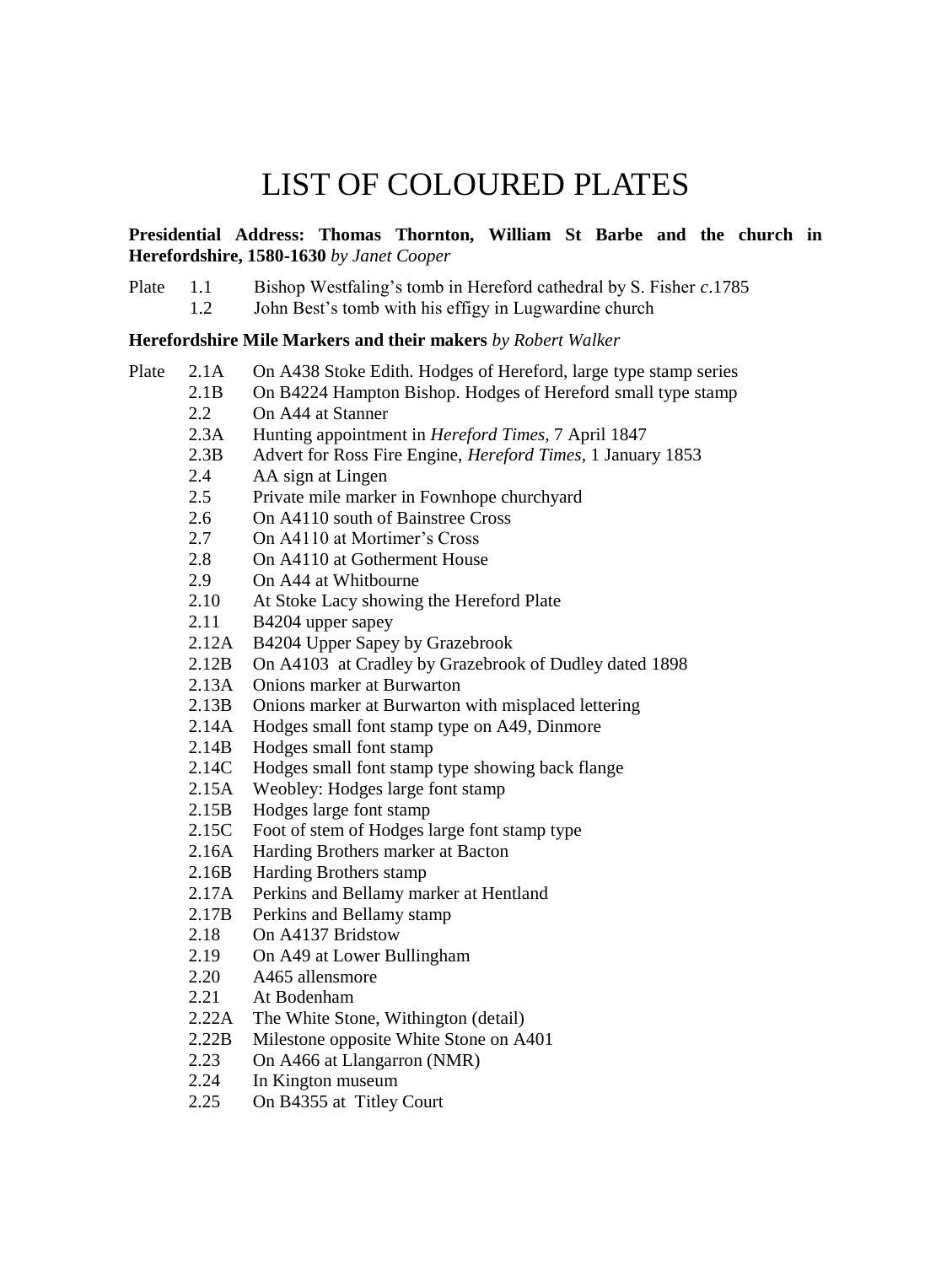#### **Herefordshire Mile Markers and their makers** *by Robert Walker* (contd.)

- Plate 2.26 On A438 at Ledbury
	- 2.27 On A438 at Eastnor<br>2.28 From A417 now in I
	- From A417 now in Leominster Museum
	- 2.29 From A44 now in Leominster Museum
	- 2.30 From A44 now in Leominster Museum<br>2.31 On A49 outside Leominster
	- On A49 outside Leominster
	- 2.32 On A44 outside Leominster
	- 2.33 On B4360 at Kingsland<br>2.34 In Leominster Museum
	- In Leominster Museum
	- 2.35 At Dishley<br>2.36A At Clee Do
	- At Clee Downton by J. Onions
	- 2.36B At Richard's Castle
	- 2.37 On Dilwyn churchyard wall
	- 2.38 At Clodock
	- 2.39 At Llanveynoe
	- 2.40 At St Margarets
	- 2.41 On B4362 at Orleton
	- 2.42 At Hoarwithy
	- 2.43 In Clifford
	- 2.44 On B4352 at Clifford
	- 2.45 On A438 at Letton
	- 2.46 On A438 at Willersley
	- 2.47 On A40 at Weston-under-Penyard
	- 2.48 On A40 at Weston-under-Penyard

#### **Iron-founding in Hereford** *by John Eisel*

Plate 3.1 The splendid portico at the front of the former Mitre Hotel, Broad Street, Hereford

#### **The Leominster canal: the Rea aqueduct crisis** *by Gerry Calderbank*

- Plate 4.1 The upstream face of the Rea aqueduct before face collapse, 10 March 2012
	- 4.2 The upstream face of the Rea aqueduct after face collapse, 10 March 2013
	- 4.3 The downstream face of the Rea aqueduct, 13 November 2004
	- 4.4 The downstream face of the Rea aqueduct, 10 March 2013

#### **Archaeology, 2013** *by Ron Shoesmith*

- Plate 5.1 12 Quay Street. View to the south-south-west of the cut in the north-northeast-facing section
	- 5.2 Leintwardine. View looking north showing ditches
	- 5.3 Kilpeck Castle following the completion of restoration works
	- 5.4 Rotherwas. The cutwater for the single-line railway bridge over the Wye
	- 5.5 Brockhampton Hyde Dingle. Dam with cascade fossilised in tufa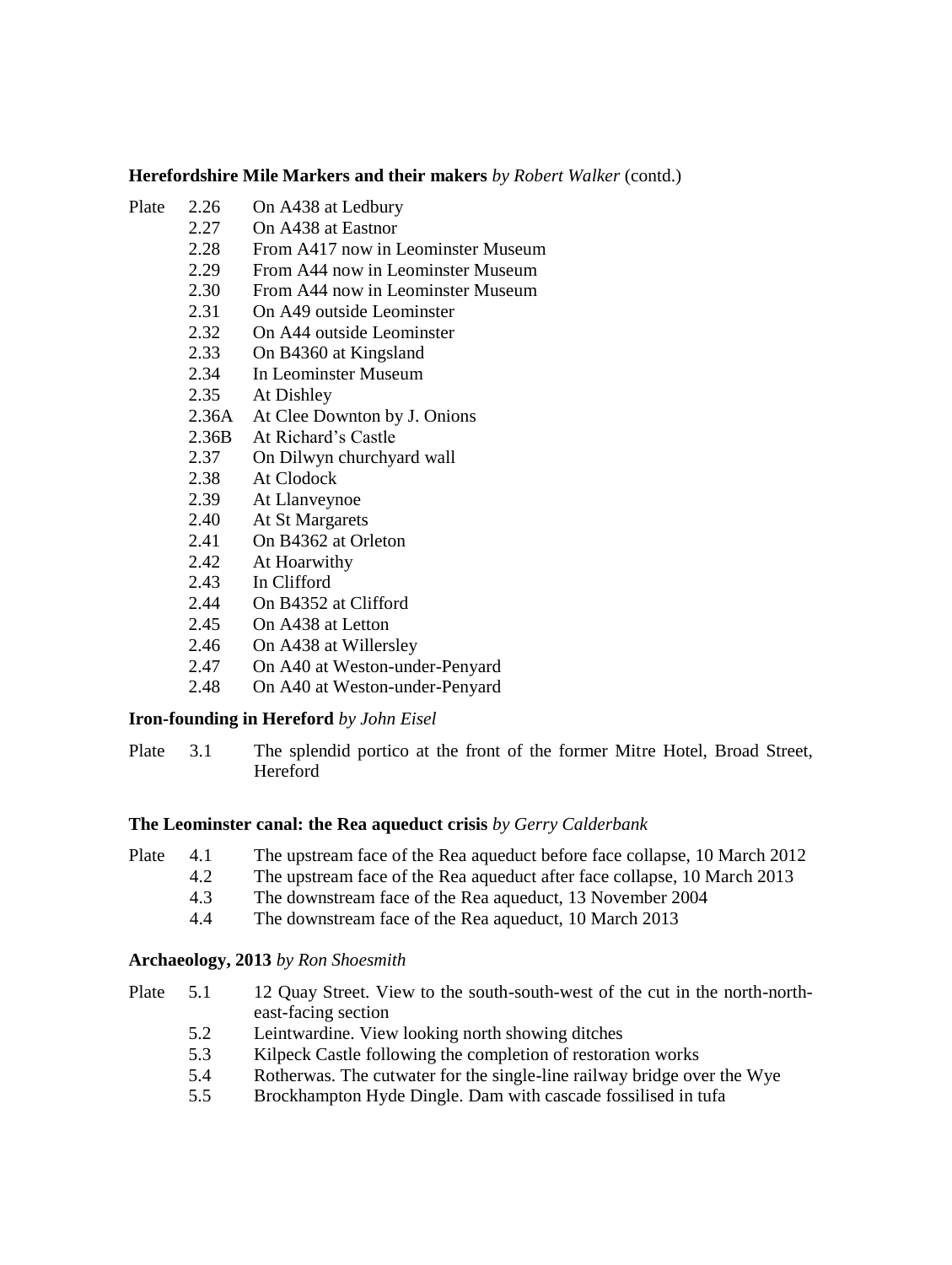#### **Archaeology, 2013** *by Ron Shoesmith* (contd.)

- 5.6 Aerial view across the Park with Bringsty Common in the foreground and Brockhampton Estate beyond
- 5.7 Dorstone. General site photograph looking to the south-east
- 5.8 Dorstone. Aerial photograph showing the excavated areas and the postulated extent of monuments
- 5.9 Base of the pit containing a polished flint axe and other flint artefacts
- 5.10 Eaton Camp. The wall line and drainage gully of the circular building from the east
- 5.11 Moccas Park. The cairn

#### **Botany, 2013** *by Peter Garner*

| Plate | 6.1 | <i>Ophioglossum vulgatum</i> - Adder's Tongue Fern, Bromyard Downs, 2012 |
|-------|-----|--------------------------------------------------------------------------|
|       | 6.2 | Geranium rotundifolium - Round-leaved Crane's-bill, Ross-on-Wye, 2013    |

#### **Geology, 2013** *by Moira Jenkins*

| Plate 7.1 |     | The carapace of the shrimp-like creature, originally thought to be        |
|-----------|-----|---------------------------------------------------------------------------|
|           |     | Malacostraca Pseudotealliocaris etheridgei, found on the Great Doward     |
|           | 7.2 | The abdomen of the shrimp-like creature in Plate 7.1                      |
|           | 7.3 | Merbach Hill. Roots and other evidence of organic material can be seen as |
|           |     | blue green areas in the red mudstone                                      |
|           | 7.4 | Merbach Hill. Fossil soil layer showing pseudoanticlines formed by        |

- concentrations of calcium carbonate
- 7.5 Pentaloe Brook, Woolhope Dome. Exposed Bentonite bands in mudstone

#### **Whitman's Hill Quarry and Woodlands** *by Janet Parry*

Plate 8.1 Whitman's Hill Quarry, August, 2013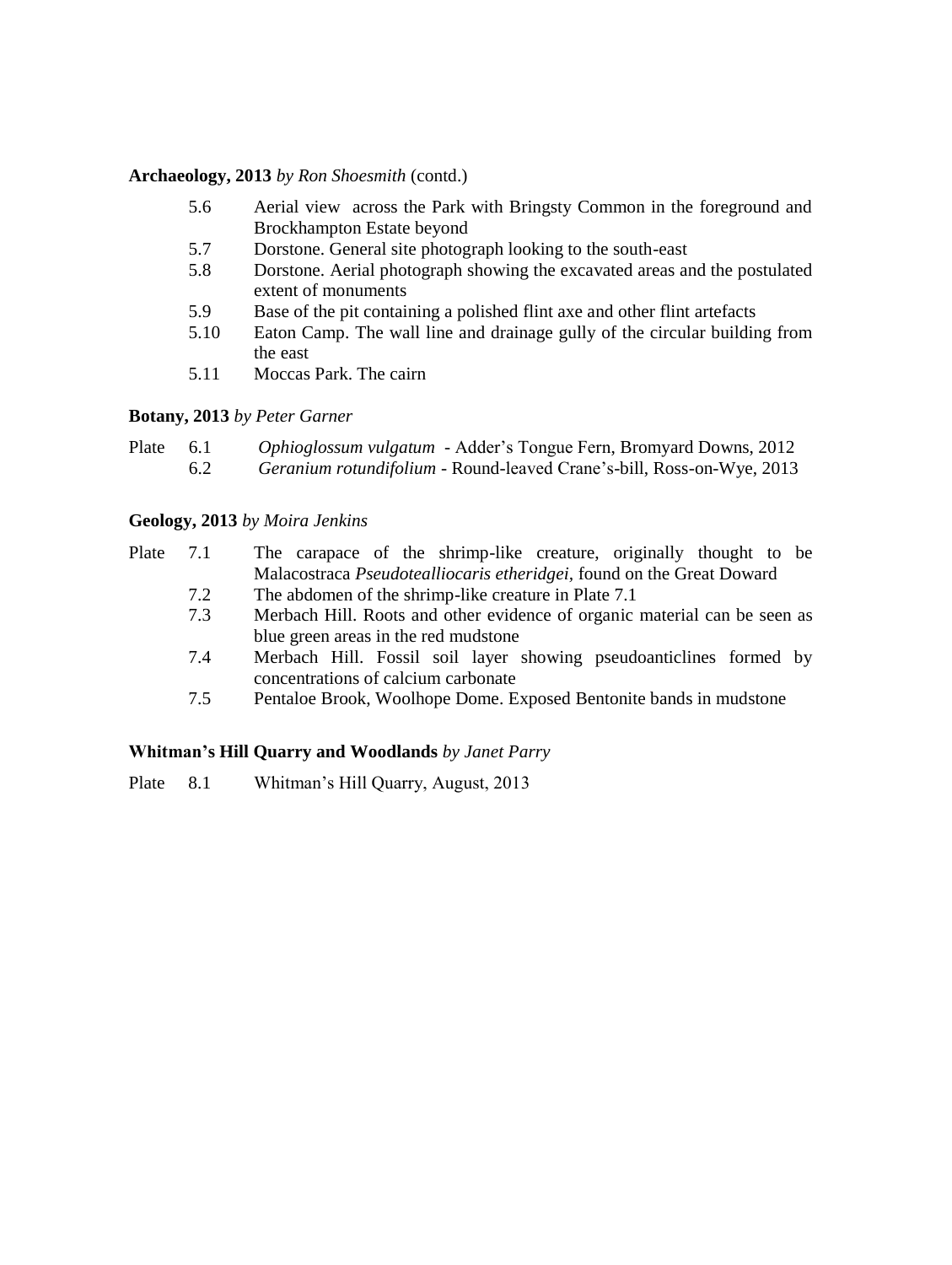## LIST OF FIGURES

#### **Presidential Address: Thomas Thornton, William St Barbe and the church in Herefordshire, 1580-1630** *by Janet Cooper*

|      |                |                                                                                                                                                                        | Page |
|------|----------------|------------------------------------------------------------------------------------------------------------------------------------------------------------------------|------|
| Fig. | $\mathbf{1}$   | Thomas Thornton's memorial in Ledbury church                                                                                                                           | 28   |
|      | 2              | The heading for the list of books given to the Cathedral Library by<br><b>Thomas Thornton</b>                                                                          | 30   |
|      | 3              | The heading for the list of books given to the Cathedral Library by<br>William St. Barbe                                                                               | 32   |
|      | 4              | Memorial to Dr John Hoskins in Ledbury church                                                                                                                          | 33   |
|      |                | <b>Iron-founding in Hereford</b> by John Eisel                                                                                                                         |      |
| Fig. | $\mathbf{1}$   | Radford's iron-foundry in Friar Street, from a trade card in T. T.<br>Davies's Illustrations of Herefordshire                                                          | 72   |
|      | $\overline{2}$ | One of a pair of cellar flaps outside 34 Etnam Street, Leominster, cast<br>by Ladmore's of Hereford                                                                    | 74   |
|      | 3              | A dated cellar flap outside 18 Etnam Street, Leominster, cast by<br>Chaplin Hodges of Ludlow in 1847, at about the period when his<br>Hereford foundry was established | 76   |
|      | 4              | A stop-cock cover, at the entrance from Castle St. into the Cathedral<br>Close, cast by Nayler and Co. Ltd                                                             | 78   |
|      | 5              | A Harding Bros. stop-cock cover, in the kerb in Mill Street, Hereford                                                                                                  | 79   |
|      | 6              | A manhole cover outside Sarum House, 3 St. Ethelbert Street,<br>Hereford, cast by Harding Bros                                                                         | 80   |
|      | 7              | A fine pair of cellar flaps in the pavement outside The Thai on the<br>Wye in West Street, Hereford, cast by Blackhurst and Thomas,<br>c.1880                          | 81   |
|      | 8              | The name of George Bonnor of Hereford appears on a pair of cellar<br>flaps outside 1 Castle Street, Hereford but he was an ironmonger and<br>not an ironfounder        | 82   |
|      | 9              | One of a pair of cellar flaps outside the Chandos Pharmacy, at the<br>junction of St. Ethelbert Street and Cantilupe Street                                            | 82   |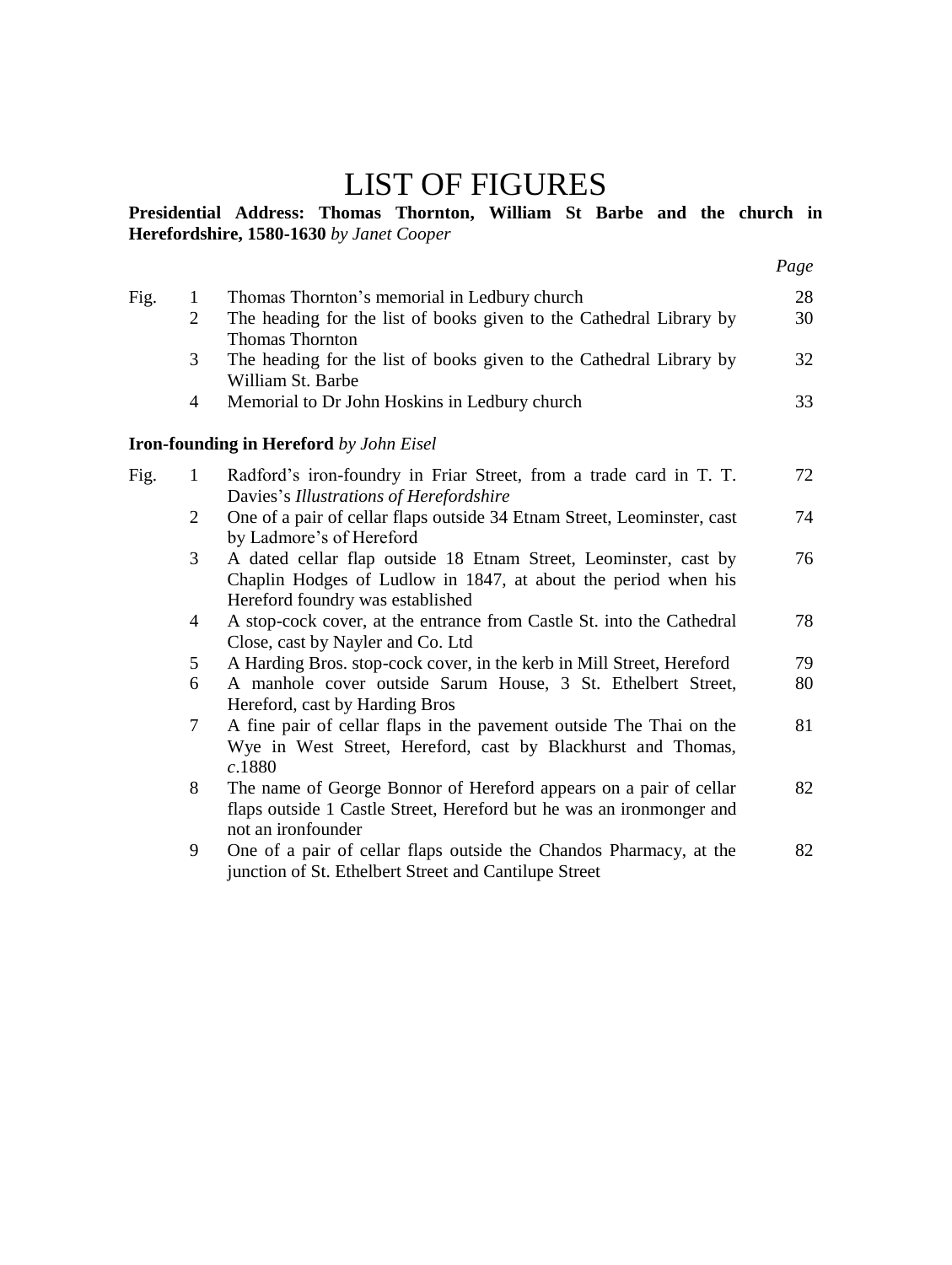#### **Stables in eastern Herefordshire** *by Edward Peters*

|      |                |                                                                   | Page |
|------|----------------|-------------------------------------------------------------------|------|
| Fig. | 1              | The area of study in eastern Herefordshire                        | 86   |
|      | 2              | Plan, Type 1, Haygrove, Linton, 1790                              | 87   |
|      | 3              | Plan, Type 1, Dudale's Hope, Bodenham                             | 87   |
|      | 4              | Plan, Type 1 added. Nuttall Farm, Much Marcle                     | 88   |
|      | 5              | Nuttall Farm, Much Marcle Type 2 with type 1 added                | 88   |
|      | 6              | Plan, Hill End farm, Much Marcle                                  | 89   |
|      | 7              | Hill End Farm, Much Marcle                                        | 89   |
|      | 8              | Type 2 stable, Oldcastle Farm, Colwall                            | 90   |
|      | 9              | Type 2 single storey stable, Lower Norton, Bromyard               | 91   |
|      | 10             | Type 1 double stable, Court Farm, Moreton Jeffries                | 92   |
|      | 11             | Sloping rack standing for one horse, Bringsty, Bromyard           | 93   |
|      | 12             | Manger, rack with vertical front, Church House, Acton Beauchamp   | 93   |
|      | 13             | Harness and feed room, Old Court Farm, Bosbury                    | 93   |
|      |                | The Leominster canal: the Rea aqueduct crisis by Gerry Calderbank |      |
| Fig. | 1              | Location map of the Rea aqueduct the Leominster canal             | 95   |
|      | $\mathfrak{D}$ | The design of the Rea aqueduct                                    | 97   |

#### **The Fosse, Castle Green, Hereford, revisited** *by John Eisel*

| Fig. | $\mathbf{1}$ | Wood's Hereford survey, 1836                                      | 102 |
|------|--------------|-------------------------------------------------------------------|-----|
|      |              | Part of Curley's survey of 1854. The houses on Castle Street have | 102 |
|      |              | been replaced, with south-facing gardens adjacent to The Fosse    |     |
|      | -3.          | A view of The Fosse c.1900, down a frozen Castle Pool             | 104 |
|      |              |                                                                   |     |

#### **Archaeology, 2013** *by Ron Shoesmith*

| Fig. |   | Location of 12 Quay Street, Hereford in relation to the Norman keep  | 109 |
|------|---|----------------------------------------------------------------------|-----|
|      |   | and bailey                                                           |     |
|      |   | Leintwardine. Plan of site                                           | 111 |
|      | 3 | Kilpeck. Rubble deposit visible in the section of the cable trenches | 113 |
|      | 4 | Kilpeck. Nine-men's morris board recovered from the motte            | 115 |
|      | 5 | Brockhampton. The former carriage drive in East Park                 | 116 |
|      | 6 | Blackfriars Street Hereford. The trench looking south-west showing   | 118 |
|      |   | 20th-century brick and concrete structures                           |     |
|      |   |                                                                      |     |

#### **Buildings, 2013** *by Duncan James*

| Fig. | Macklins, Mansell Lacy. Hall range and crosswing                      | 130 |
|------|-----------------------------------------------------------------------|-----|
|      | Macklins, Mansell Lacy. Rear view of the hall range with the position | 131 |
|      | of the internal jetty indicated between solar and hall                |     |
|      | Macklins Mansell Lacy. The three-bay, two-storey crosswing            | 132 |